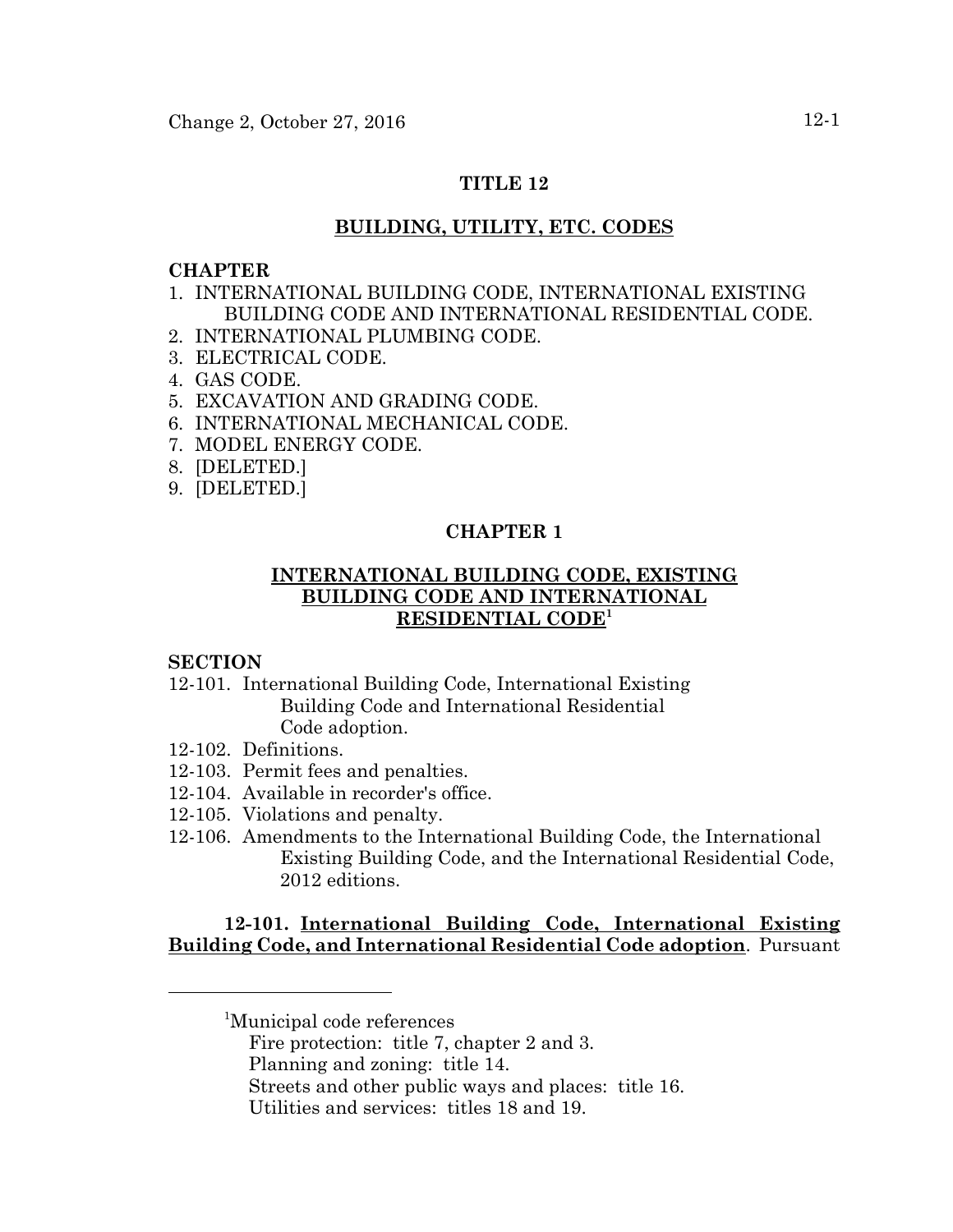to the authority granted by Tennessee Code Annotated, §§ 6-54-501 through 6-54-506, as amended, and for the purpose of establishing the minimum requirements to safeguard the public health, safety and general welfare through regulating the construction, alteration, repair, use, occupancy, location, maintenance, removal and demolition of every building or structure or appurtenance connected or attached to any building or structure, the International Building Code, the International Existing Building Code, and the International Residential Code, 2012 editions, as prepared, published and adopted by the International Code Council,<sup>1</sup> except as amended in § 12-106, are hereby adopted and incorporated by reference as a part of the municipal code, as if set forth verbatim herein, along with all regulations, provisions, conditions and terms adopted, and are hereafter referred to as "the building code." In the event any section of title 12, chapter 1, is in conflict with the regulations, provisions, penalties, conditions and terms of the international codes hereby adopted, as amended, the municipal code shall dictate and be liberally construed. (Ord. #2002-01, Feb. 2002, as replaced by Ord. #2004-18, Jan. 2005, Ord. #2008-63, Jan. 2009, and Ord. #2016-110, Feb. 2016)

**12-102. Definitions**. (1) Whenever in the building code reference is made to the duties of a certain official named therein, that designated official of the Town of Pegram who has duties corresponding to those of the named official in said code shall be deemed to be the responsible official insofar as enforcing the provisions of the building code are concerned.

(2) The definition of "built space," as to be calculated on a per square foot basis for issuance of a permit in this chapter, shall mean all space under roof, enclosed or not, including but not limited to basement and garage areas, but shall not include attic area not intended for the use as a living area unless capable of being converted to a future use living area by plan or design submitted by an applicant for permit issuance. (1990 Code, § 4-102, as amended by Ord. #1995-4, July 1995, modified, as replaced by Ord. #2004-18, Jan. 2005, and amended by Ord. #2008-63, Jan. 2009)

**12-103. Permit fees and penalties**. For all new structures erected, either built on site or off site, or to be constructed or placed, as well as structures or buildings to be altered, repaired, remodeled, used and occupied or any appurtenance connected or attached to any building or structure, or construction requiring improvements for which an inspection is required in this chapter, or for construction or placement of accessory structures, demolition of structures, connection of driveways to a structure connecting to a public street, installation of swimming pools, retaining walls, certain fences, temporary use

<sup>&</sup>lt;sup>1</sup>Copies of these codes are available from the International Code Council, 900 Montclair Road, Birmingham, Alabama 35213.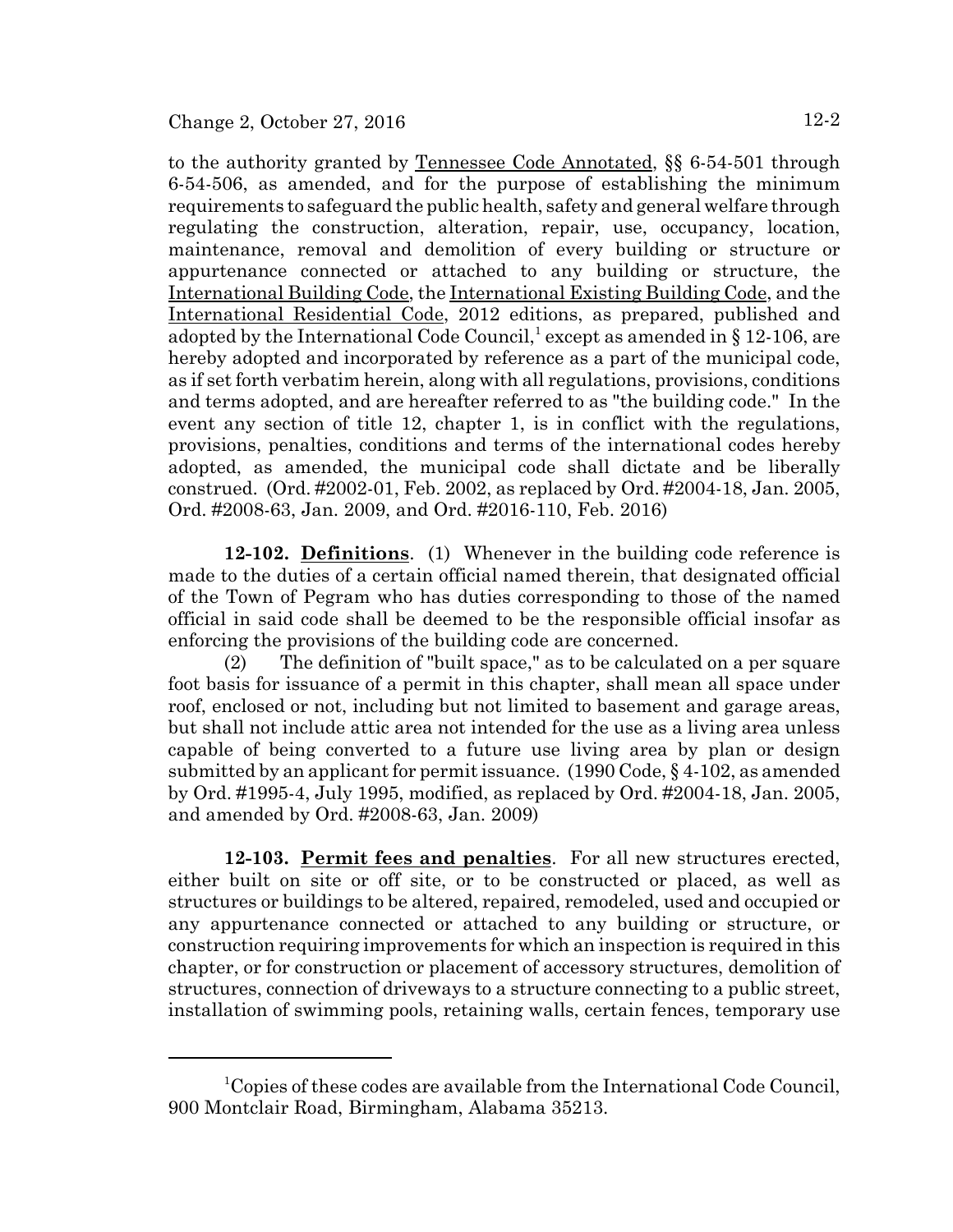structures, moving of structures, site preparation requiring grading, excavation or blasting, a permit as required will be issued by the town's building inspector upon, and not until, payment in full of a permit fee, in the sums set forth according to a permit fee schedule as established by resolution #2004-14. Said permit fee schedule shall set any and all exemption payments of fees. Said permit fee schedule shall be revised from time to time, as is necessary, by further resolution passed by the board of mayor and aldermen.

(2) Whenever a permit is required by this chapter, as well as ordinances of the municipality for building, utility and housing codes, and work has started or proceeded prior to obtaining the required permit, the fees herein shall double, but the payment of such double fees shall not relieve any persons from fully complying with the requirements of the building, utility and housing codes in the execution of the work, nor from any other penalties prescribed herein.

(3) A stop work order shall issue for all work which has started or proceeded prior to obtaining the required permits and/or paying the required permit fee in full, or for neglecting to fully comply with the requirements of the building, utility and housing codes or other related construction ordinances of the town in the execution of the work. Failure to comply with a stop work order shall result in a finding of guilt rendered by the town court with a punishment to include but not be limited to a fine of not more than fifty dollars (\$50.00) per offense. Each day that a violation continues shall be considered a separate offense and an additional violation. Such fine is intended to be remedial in nature for the purpose of deterrence and to protect the public health, safety and welfare of the residents of Pegram. Subsequent compliance shall result in a reduction and/or elimination of the imposed fine

(4) The building inspector shall be the person authorized to issue all permits and is hereby authorized to issue any necessary stop work orders for the failure to secure a proper permit and/or for failure to comply with any and all building codes or other related construction ordinances of the town.

(5) A reinspection fee is authorized for failure of an applicant who has obtained a permit to perform work in accordance with the building code for any scheduled inspection required and said reinspection fee must be paid prior to requesting reinspection.

(6) All permit fees are payable to the Town of Pegram, Tennessee at the town hall. (Ord. #2002-01, Feb. 2002, as replaced by Ord. #2004-18, Jan. 2005)

**12-104. Available in recorder's office**. Pursuant to the requirements of Tennessee Code Annotated, § 6-54-502, one (1) copy of the International Building Code, the International Existing Building Code, and the International Residential Code, 2012 editions, has been and is now filed in the office of the town recorder and shall be kept there for the use and inspection of the public.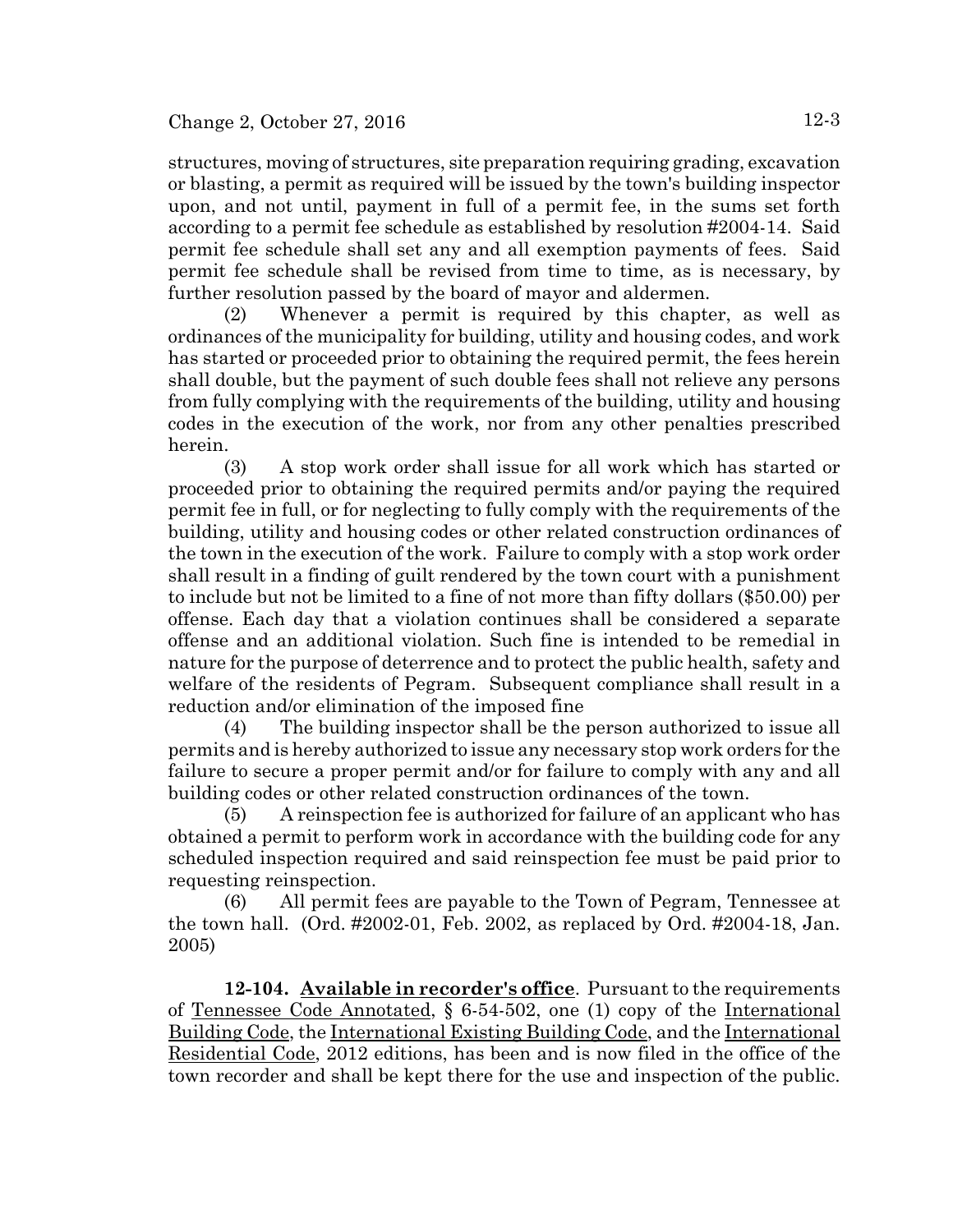(1990 Code, § 4-104, as replaced by Ord. #2004-18, Jan. 2005, and Ord. #2016-110, Feb. 2016)

**12-105. Violations and penalty**. It shall be unlawful for any person to violate or fail to comply with any provision of the publications as adopted and referenced by this chapter and referred to collectively as "the building code" herein, as modified. Each violation of any section of this chapter shall be punishable by a penalty of fifty dollars (\$50.00), and each day that a violation is allowed to continue shall constitute a separate offense. (as added by Ord. #2004-18, Jan. 2005, and replaced by Ord. #2008-63, Jan. 2009)

**12-106. Amendments to the International Building Code, the International Existing Building Code, and the International Residential Code, 2012 editions**. The following amendments, deletions or additions to the 2012 edition of the International Building Code, the International Existing Building Code, and the International Residential Code are adopted by reference as fully as though copied into said building code:

A. International Residential Code Amendments:

1. Section R101.1 - Title: Amended by inserting "Incorporated Areas of Pegram, TN" for the jurisdiction name.

2. Section R105.2 is hereby amended by deleting item #2 and replacing it with the following language: "2. Fences."

3. Section R105.2 is further amended by adding an item #11 to read as follows: "11. Roof covering replacement that does not involve the significant replacement of roof decking or structural framing."

4. Table R301.2(1) is hereby amended by adding the following Design Criteria in the appropriate fields:

- 1. Ground Snow Load 15
- 2. Wind Speed (mph)- 90
- 3. Topographic effects- NA
- 4. Seismic Design Category- C
- 5. Weathering- Severe
- 6. Frost line depth- 12"
- 7. Termite- Mod to Hvy
- 8. Winter design temp- 14 degree F
- 9. Ice Barrier Underlayment Required- No
- 10. Flood Hazard- See Firm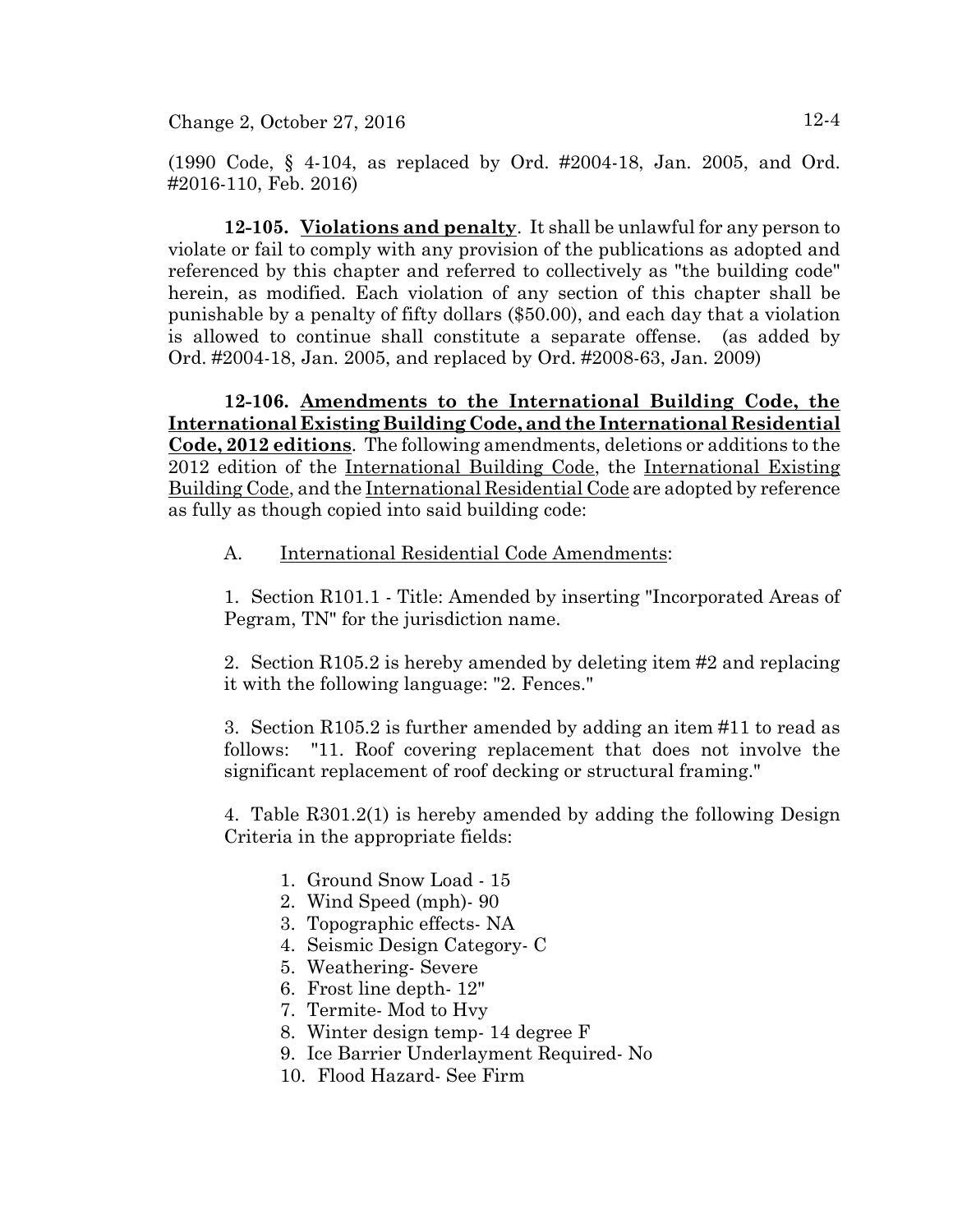- 11. Air freezing index- 500
- 12. Mean Annual Temp- 57 degree F

5. Section R313.1 Townhouse automatic fire sprinkler systems, is amended by adding; " ... however, an automatic fire sprinkler system shall not be required in a three (3) unit townhouse with less than five thousand (5,000) square feet and three (3) or fewer stories if each unit is separated by a two (2) hour fire wall."

6. Section R313 .2 of Chapter 3 Building Planning is hereby deleted.

7. Sections N1101.1 - N1105.6.3 of Chapter 11 Energy Efficiency is hereby deleted and replaced with the following language:

• ''N1101.1 Scope. The provisions of the 2009 International Energy Conservation Code shall regulate the energy efficiency for the design and construction of buildings regulated by this code."

8. The following appendices are also adopted and incorporated in said International Residential Code:

• Appendix A - Sizing and Capacities of Gas Piping

• Appendix B - Sizing of Venting Systems Serving Appliances Equipped with Draft Hoods, Category I Appliances, and Appliances Listed for Use with Type B Vents

• Appendix C - Exit Terminals of Mechanical Draft and Direct-Vent Venting Systems

• Appendix D - Recommended Procedure for Safety Inspection of an Existing Appliance Installation

- Appendix E Manufactured Housing Used as Dwellings
- Appendix G Swimming Pools, Spas and Hot Tubs
- Appendix H Patio Covers
- Appendix J Existing Buildings and Structures
- Appendix K Sound Transmission
- Appendix M Home Day Care-R-3 Occupancy
- Appendix N Venting Methods
- Appendix O Automatic Vehicular Gates
- Appendix P Sizing of Water Piping System

#### B. International Building Code Amendments:

1. Section [A]101.1 - Title: Such section is hereby amended by inserting "Incorporated Areas of Pegram, TN" for the jurisdiction name.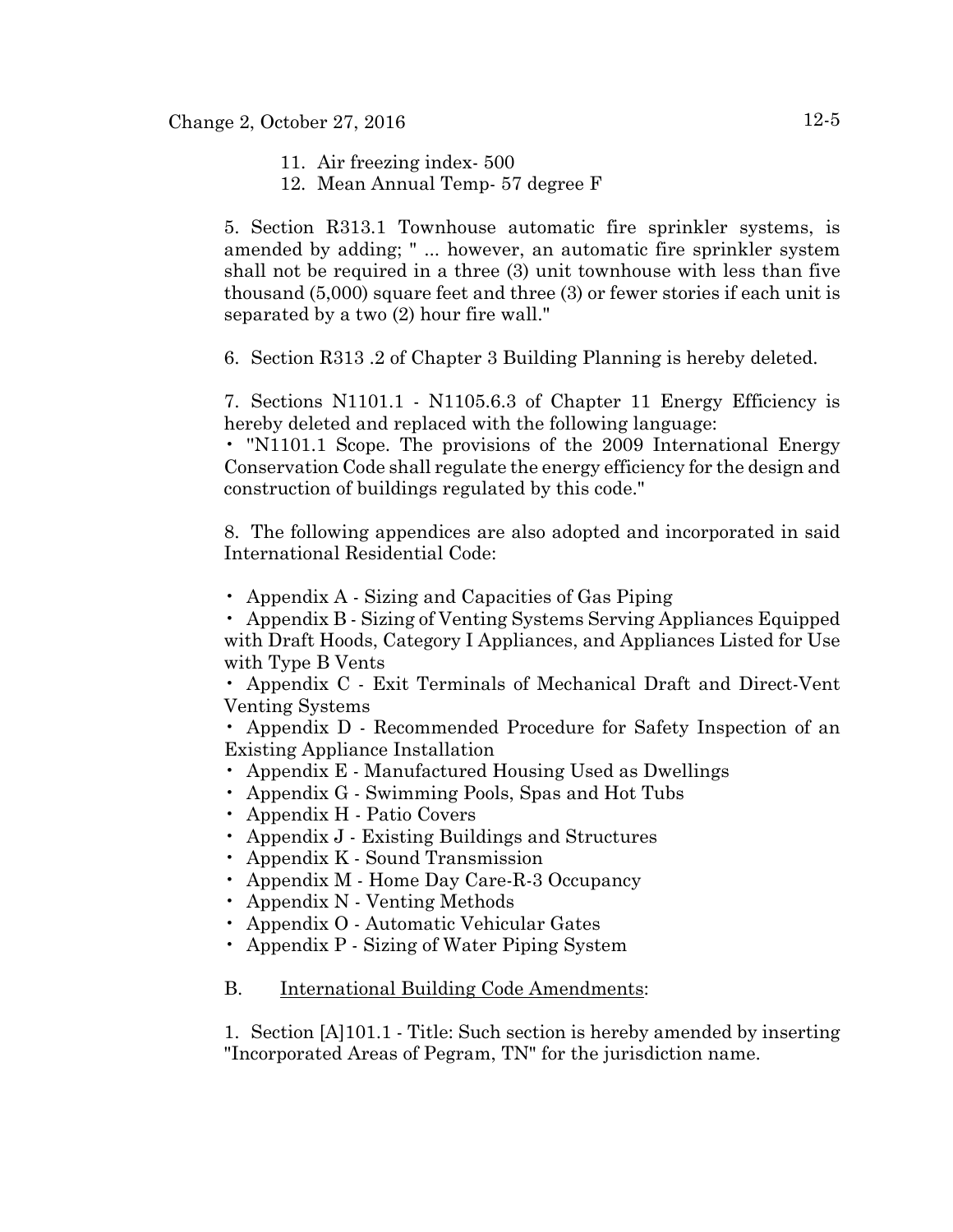2. The following appendices are also adopted and incorporated in said International Building Code:

- Appendix B Board of Appeals
- Appendix C Group U Agricultural Buildings
- Appendix I Patio Covers
- Appendix J Grading

(as added by Ord. #2016-110, Feb. 2016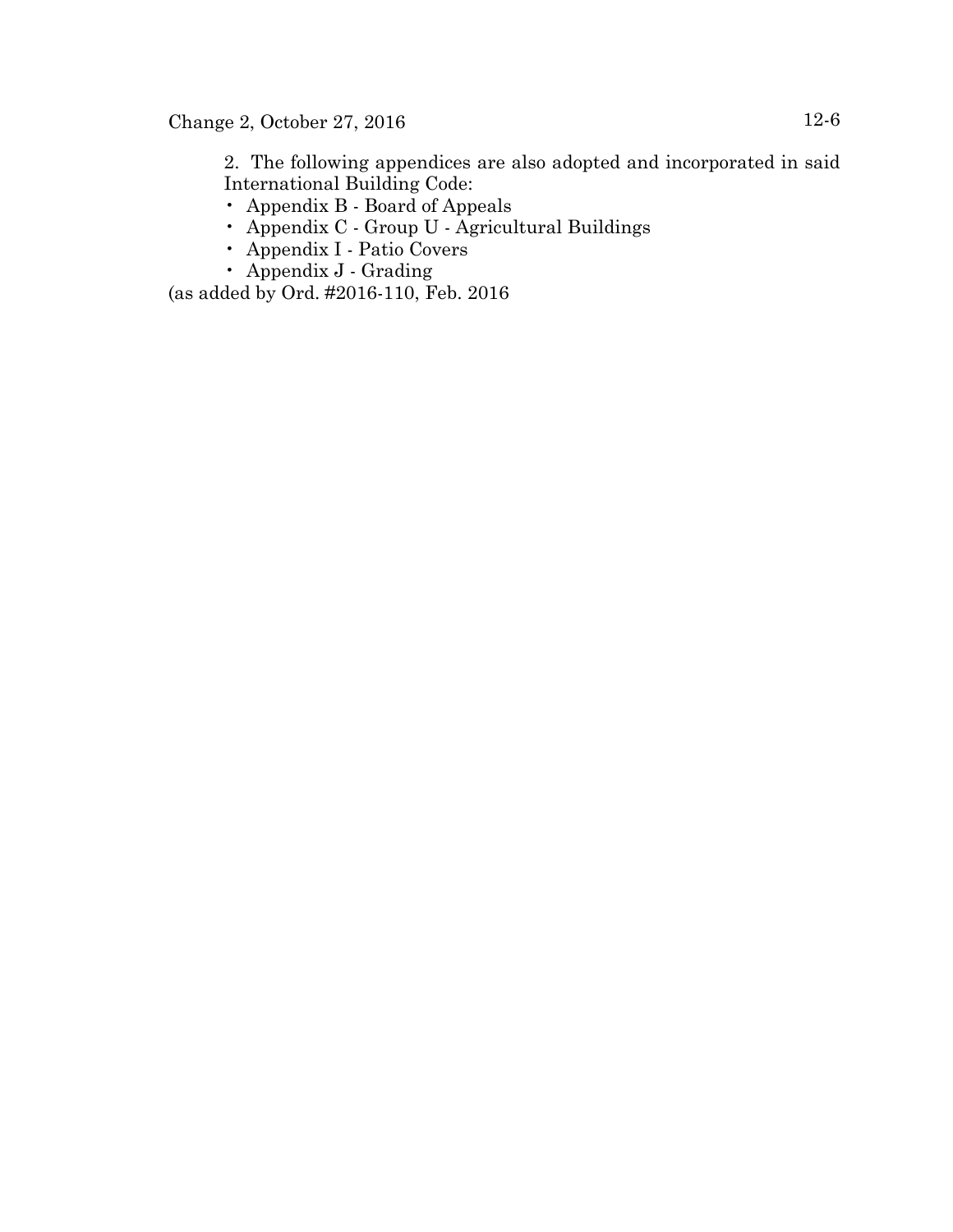#### **INTERNATIONAL PLUMBING CODE<sup>1</sup>**

#### **SECTION**

- 12-201. International Plumbing Code adopted.
- 12-202. Modifications.
- 12-203. Available in recorder's office.
- 12-204. Violations and penalties.
- 12-205. Amendments to the International Plumbing Code, 2012 edition.

**12-201. International Plumbing Code adopted**. Pursuant to the authority granted by Tennessee Code Annotated, §§ 6-54-501 through 6-54-506, as amended, the International Plumbing Code, 2012 edition, as prepared, published and adopted by the International Code Council,<sup>2</sup> except as amended in § 12-205, is hereby adopted and incorporated by reference as a part of the municipal code, as if set forth verbatim herein. In the event any section of title 12, chapter 2, is in conflict with the regulations, provisions, penalties, conditions and terms of the International Plumbing Code hereby adopted, as amended, the municipal code shall dictate and be liberally construed. (Ord. #2002-06, Feb. 2002, as replaced by Ord. #2005-21, Feb. 2005, and Ord. #2008-64, Jan. 2009, renumbered by Ord. #2009-23, May 2009, and replaced by Ord. #2016-112, Feb. 2016)

**12-202. Modifications**. Whenever in the International Plumbing Code reference is made to the duties of a certain official named therein, that designated official of the Town of Pegram who has duties corresponding to those of the named official in said code shall be deemed to be the responsible official insofar as enforcing the provisions of the International Plumbing Code are concerned.  $(1990 \text{ Code}, \S 4-202, \text{modified}, \text{as replaced by Ord. } \#2005-21, \text{ Feb.}$ 2005, and Ord. #2008-64, Jan. 2009, and renumbered by Ord. #2009-23, May 2009)

**12-203. Available in recorder's office**. Pursuant to the requirements of Tennessee Code Annotated, § 6-54-502, one (1) copy of the International

<sup>2</sup>Copies of this code are available from the International Code Council, 900 Montclair Road, Birmingham, Alabama 35213.

<sup>1</sup> Municipal code references Street excavations: title 16, chapter 2. Wastewater treatment: title 18. Water and sewer system administration: title 18.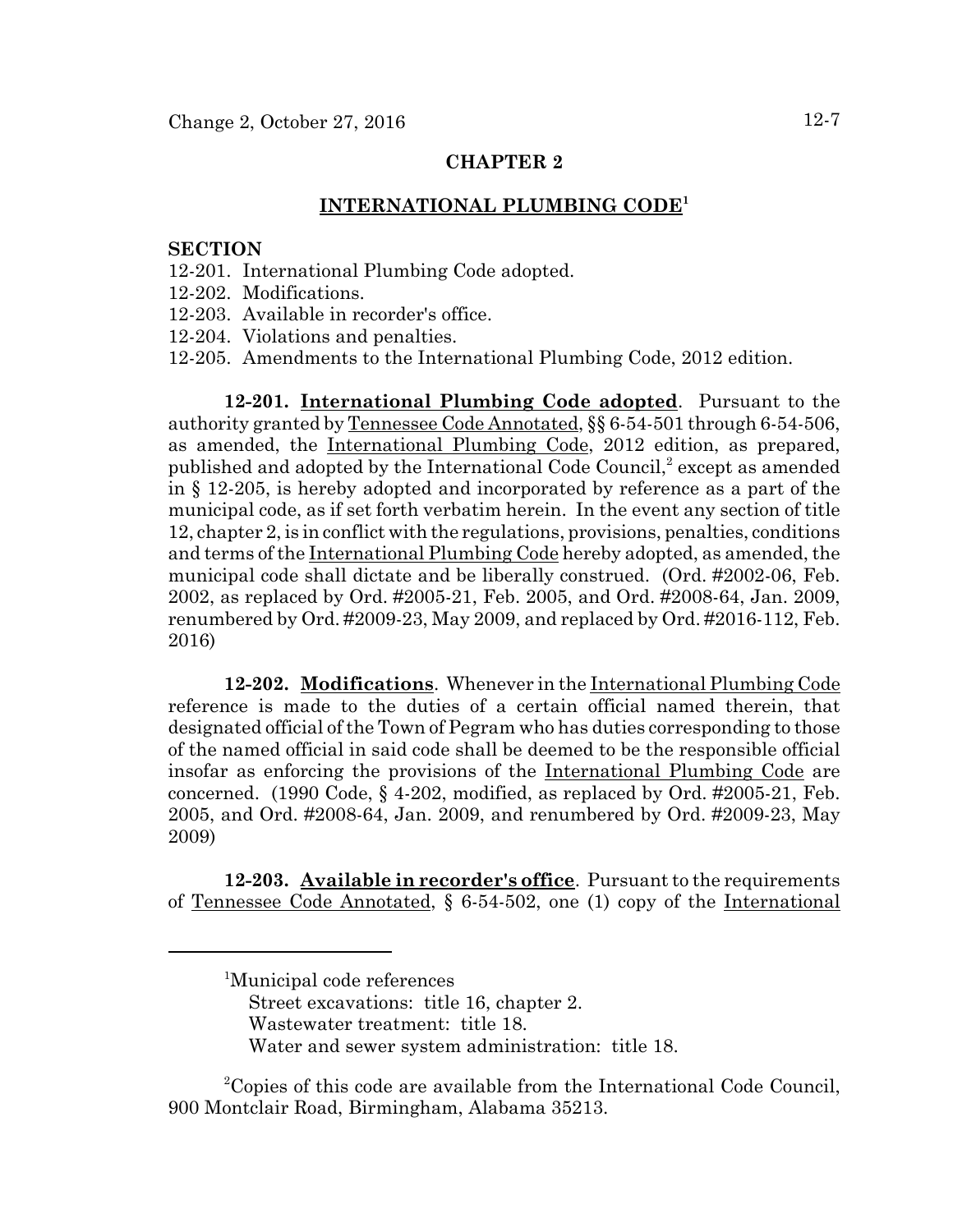Plumbing Code, 2012 edition, has been and is now filed in the office of the town recorder and shall be kept there for the use and inspection of the public. (Ord. #2002-06, Feb. 2002, as replaced by Ord. #2005-21, Feb. 2005, and Ord. #2008-64, Jan. 2009, renumbered by Ord. #2009-23, May 2009, and replaced by Ord. #2016-112, Feb. 2016)

**12-204. Violations and penalties**. It shall be unlawful for any person to violate any of the provisions of this chapter or the International Plumbing Code herein adopted, or fail to comply therewith, or violate or fail to comply with any order made thereunder; or build in violation of any detailed statement of specifications or plans submitted and approved thereunder, or any certificate or permit issued thereunder, and from which no appeal has been modified by the board of mayor and aldermen or by a court of competent jurisdiction, within the time fixed herein. It shall be a civil offense for any person to violate or fail to comply with any provision of this chapter, as herein adopted by reference and modified. The violation of any section of this chapter shall be punishable by a fine of fifty dollars (\$50.00) for each offense, or up to the maximum amount, which the legislature of the State of Tennessee may hereafter establish. Each day a violation is allowed to continue shall constitute a separate offense. Any fine imposed is intended to be remedial in nature for the purpose of deterrence and to protect the public health, safety and welfare of the residents of the town. Subsequent compliance shall result in a reduction and/or elimination of the imposed fine. The application of a penalty under the general penalty clause for the municipal code shall not be held to prevent the enforced removal of prohibited conditions. (1990 Code, § 4-204, as replaced by Ord. #2005-21, Feb. 2005, and renumbered by Ord. #2009-23, May 2009)

**12-205. Amendments to the International Plumbing Code, 2012 edition**. The following amendments, deletions or additions to the 2012 edition of the International Plumbing Code are hereby adopted by reference as fully as though copied into said International Plumbing Code:

1. Section [A]101.1 - Title: Such section is hereby amended by inserting "Incorporated Areas of Pegram, TN" for the jurisdiction name.

2. Section 305.4.1 is hereby amended by inserting" ... 18" inches ... " into the blank fields.

3. The following appendices are also adopted and incorporated in said International Plumbing Code:

- Appendix B Rates of Rainfall for Various Cities
- Appendix C Vacuum Drainage System
- Appendix D Degree Day and Design Temperatures
- Appendix E Sizing of Water Piping System
- Appendix F Structural Safety

(as added by Ord. #2016-112, Feb. 2016)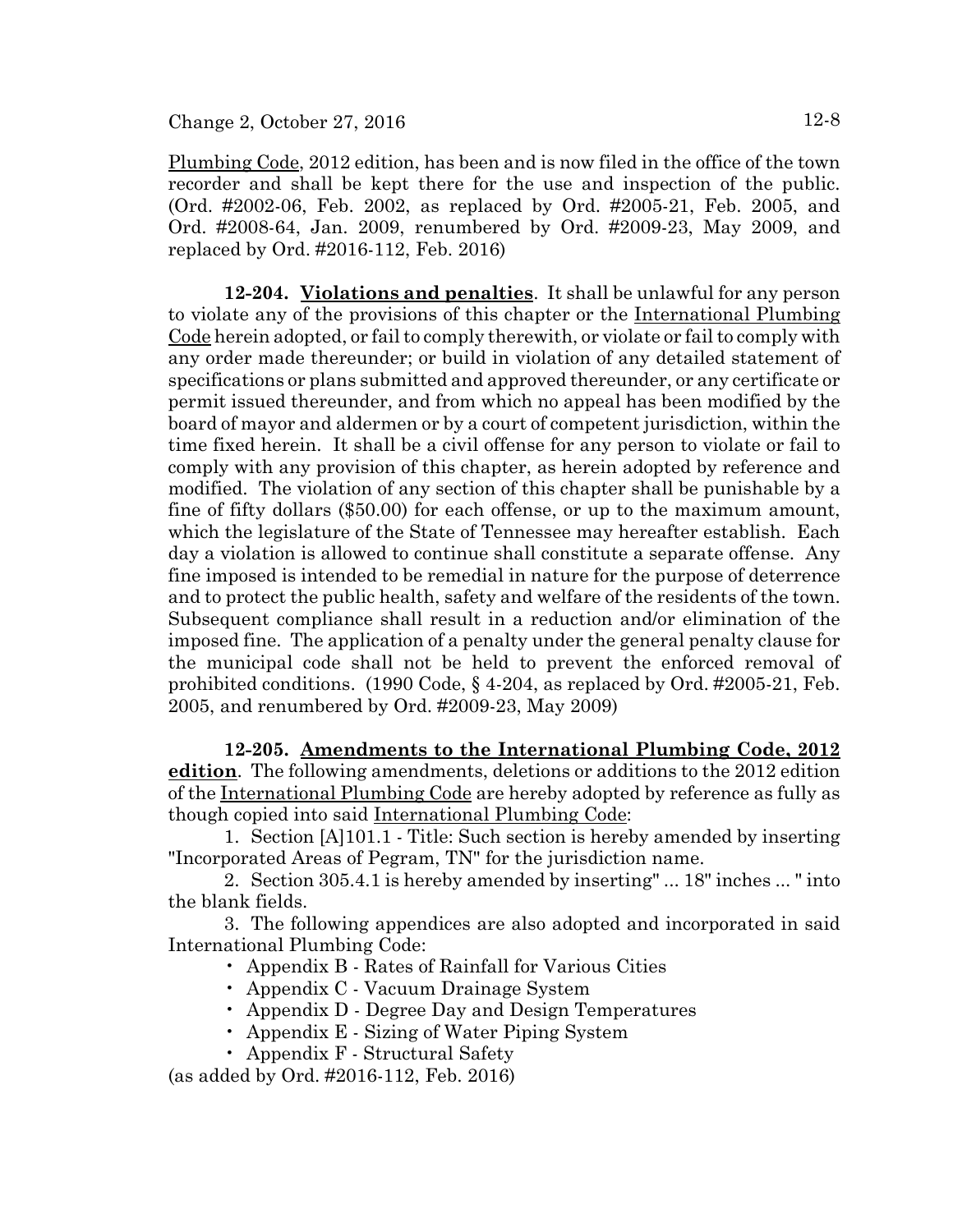#### **ELECTRICAL CODE<sup>1</sup>**

#### **SECTION**

- 12-301. Electrical code adopted.
- 12-302. Available in recorder's office.
- 12-303. Permit required for doing electrical work.
- 12-304. Violations.
- 12-305. Enforcement.
- 12-306. Inspections.
- 12-307. Fees.
- 12-308. Exceptions.

**12-301. Electrical code adopted**. Pursuant to authority granted by Tennessee Code Annotated, §§ 6-54-501 through 6-54-506, and for the purpose of providing practical minimum standards for the safeguarding of persons and of buildings and their contents from hazards arising from the use of electricity for light, heat, power, radio, signaling, or for other purposes, the National Electrical Code, 2 1999 edition, as prepared by the National Fire Protection Association, is hereby adopted and incorporated by reference as a part of this code and is hereinafter referred to as the electrical code. (1990 Code, § 4-301, as amended by Ord. #2000-7, Feb. 2000, modified, and renumbered by Ord. #2009-73, May 2009)

**12-302. Available in recorder's office**. Pursuant to the requirements of Tennessee Code Annotated, § 6-54-502, one (1) copy of the electrical code has been placed on file in the recorder's office and shall be kept there for the use and inspection of the public. (1990 Code, § 4-302, as renumbered by Ord. #2009-73, May 2009)

**12-303. Permit required for doing electrical work**. No electrical work shall be done within this town until a permit therefor has been issued by the town. The term "electrical work" shall not be deemed to include minor repairs that do not involve the installation of new wire, conduits, machinery, apparatus, or other electrical devices generally requiring the services of an electrician. (1990 Code, § 4-303, as renumbered by Ord. #2009-73, May 2009)

<sup>2</sup>Copies of this code may be purchased from the National Fire Protection Association, 1 Batterymarch Park, Quincy, Massachusetts 02269-9101.

<sup>1</sup> Municipal code references

Fire protection: title 7, chapters 2 and 3.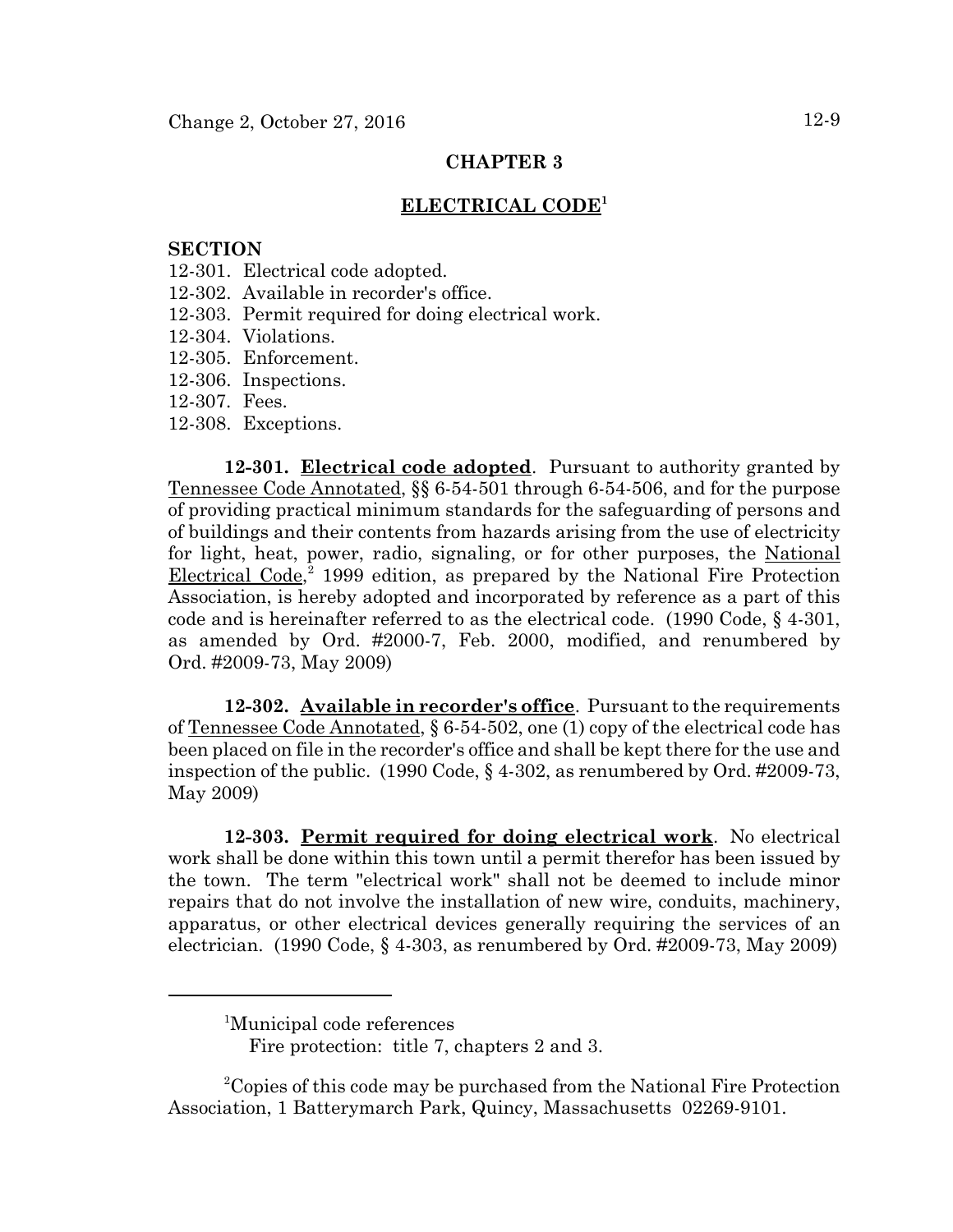**12-304. Violations**. It shall be unlawful for any person to do or authorize any electrical work or to use any electricity in such manner or under such circumstances as not to comply with this chapter and/or the requirements and standards prescribed by the electrical code. (1990 Code, § 4-304, as renumbered by Ord. #2009-73, May 2009)

**12-305. Enforcement**. The electrical inspector shall be such person as the board of mayor and aldermen may appoint or designate. It shall be his duty to enforce compliance with this chapter and the electrical code as herein adopted by reference. He is authorized and directed to make such inspections of electrical equipment and wiring, etc., as are necessary to insure compliance with the applicable regulations, and may enter any premises or building at any reasonable time for the purpose of discharging his duties. He is authorized to refuse or discontinue electrical service to any person or place not complying with this chapter and/or the electrical code. (1990 Code, § 4-305, modified, as renumbered by Ord. #2009-73, May 2009)

**12-306. Inspections**. The town shall have the right, but shall not be obligated, to inspect any installation or electrical work system before electric service is furnished or at any later time. The town reserves the right to refuse service or to discontinue service to any premises not in compliance with any special contract, these rules and regulations, or other requirements of the town.

Any failure to inspect or reject a customer's installation or electrical work system shall not render the town liable or responsible for any loss or damage which might have been avoided had such inspection or rejection been made. (as renumbered by Ord. #2009-73, May 2009)

**12-307. Fees**. The electrical inspector shall collect the same fees as are authorized in Tennessee Code Annotated, § 68-102-143, for electrical inspections by deputy inspectors of the state fire marshal. (1990 Code, § 4-306, as renumbered by Ord. #2009-73, May 2009)

**12-308. Exceptions**. The electric utilities entities that serve the Town of Pegram require inspection by state inspectors prior to serving any new or modified electric service customer. This inspection will be accepted in lieu of the above requirements, except that this exception will not prevent the Town of Pegram from requiring electrical inspection for safety and enforcement of companion codes, if required. (1990 Code, § 4-307, as renumbered by Ord. #2009-73, May 2009)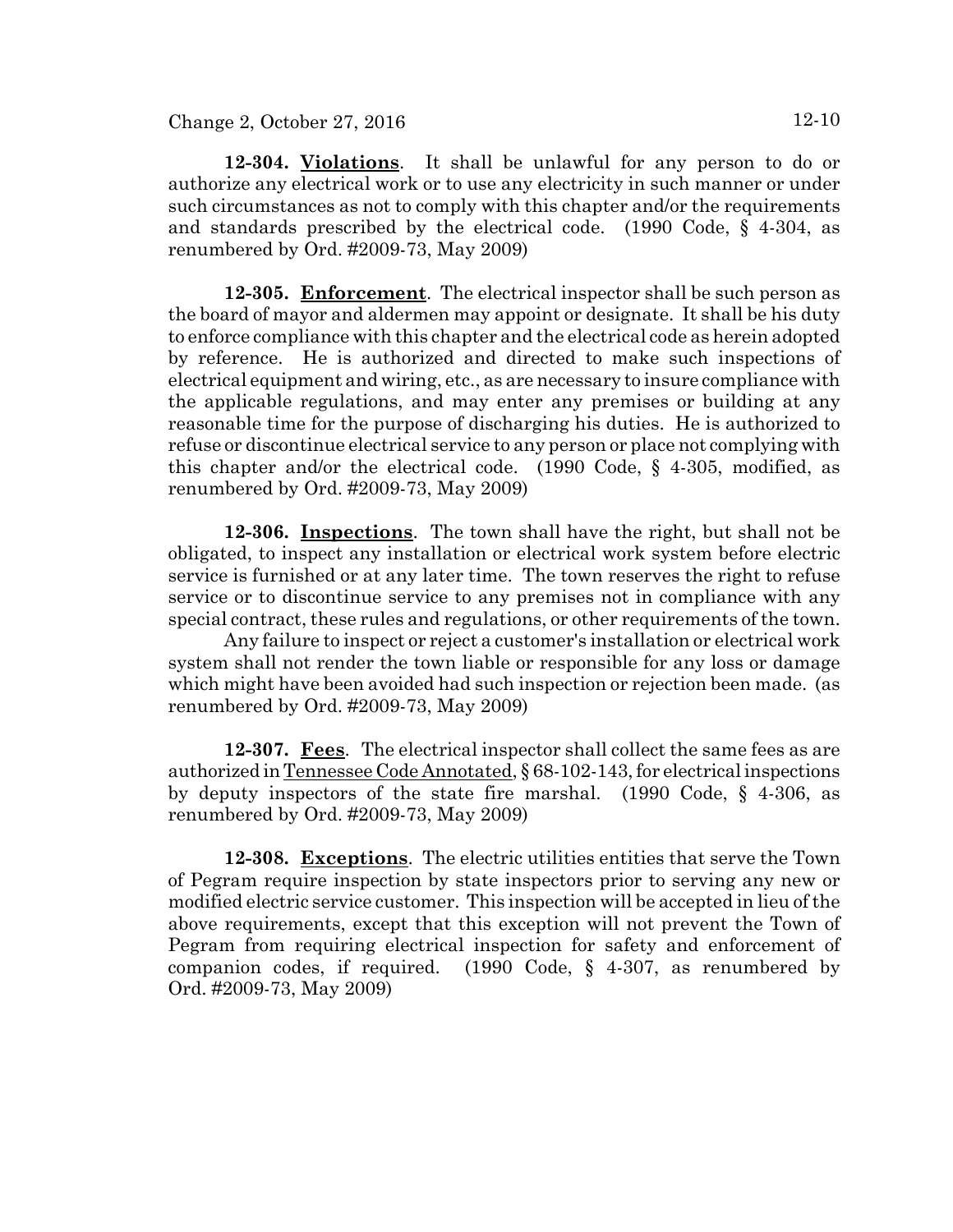## **GAS CODE<sup>1</sup>**

### **SECTION**

- 12-401. Title and definitions.
- 12-402. Purpose and scope.
- 12-403. Use of existing piping and appliances.
- 12-404. Bond and license.
- 12-405. Gas inspector and assistants.
- 12-406. Powers and duties of inspector.
- 12-407. Permits.
- 12-408. Inspections.
- 12-409. Certificates.
- 12-410. Fees.
- 12-411. Exceptions.
- 12-412. Violations and penalties.

**12-401. Title and definitions**. This chapter and the code herein adopted by reference shall be known as the gas code of the town. The following definitions are provided for the purpose of interpretation and administration of the gas code.

(1) "Inspector" means the person appointed as inspector, and shall include each assistant inspector, if any, from time to time acting as such under this chapter by appointment of the board of mayor and aldermen.

(2) "Person" means any individual, partnership, firm, corporation, or any other organized group of individuals.

(3) "Gas company" means any person distributing gas within the corporate limits or authorized and proposing to so engage.

(4) "Certificate of approval" means a document or tag issued and/or attached by the inspector to the inspected material, piping, or appliance installation, filled out, together with date, address of the premises, and signed by the inspector.

(5) "Certain appliances" means conversion burners, floor furnaces, central heating plants, vented wall furnaces, water heaters, and boilers. (1990 Code, § 4-401, as renumbered by Ord. #2009-73, May 2009)

**12-402. Purpose and scope**. The purpose of the gas code is to provide minimum standards, provisions, and requirements for safe installation of consumer's gas piping and gas appliances. All gas piping and gas appliances

<sup>1</sup> Municipal code reference

Gas system administration: title 19, chapter 2.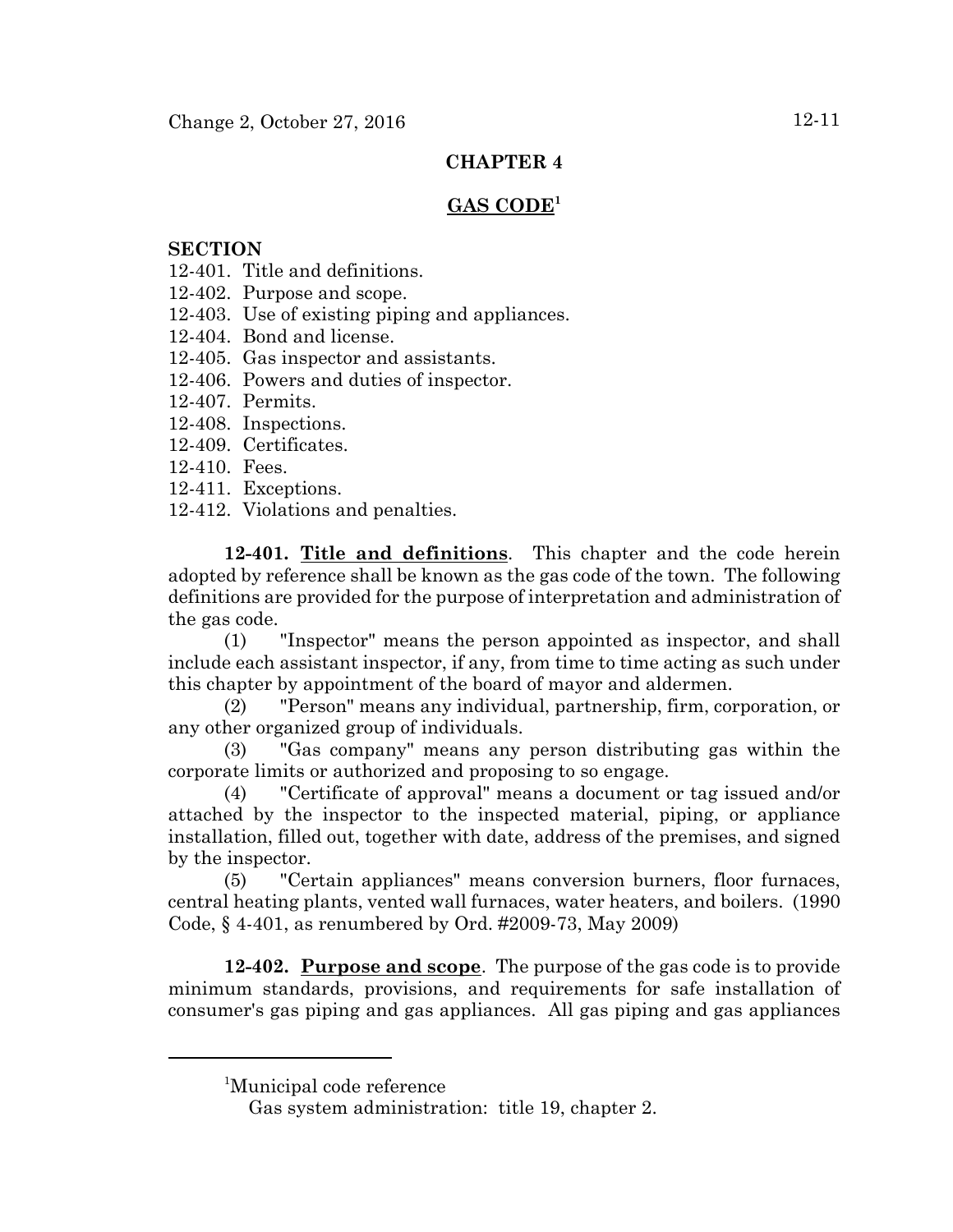installed, replaced, maintained, or repaired within the corporate limits shall conform to the requirements of this chapter and to the **Standard Gas Code**,<sup>1</sup> 1997 edition, which is hereby incorporated by reference and made a part of this chapter as if fully set forth herein. One (1) copy of the gas code shall be kept on file in the office of the town recorder for the use and inspection of the public. (1990 Code, § 4-402, as amended by Ord. #2000-6, Feb. 2000, and renumbered by Ord. #2009-73, May 2009)

**12-403. Use of existing piping and appliances**. Notwithstanding any provision in the gas code to the contrary, consumer's piping installed prior to the adoption of the gas code or piping installed to supply other than natural gas may be converted to natural gas if the inspector finds, upon inspection and proper tests, that such piping will render reasonably satisfactory gas service to the consumer and will not in any way endanger life or property; otherwise, such piping shall be altered or replaced, in whole or in part, to conform with the requirements of the gas code. (1990 Code, § 4-403, as renumbered by Ord. #2009-73, May 2009)

**12-404. Bond and license**. (1) No person shall engage in or work at the installation, extension, or alteration of consumer's gas piping or certain gas appliances, until such person shall have secured a license as hereinafter provided, and shall have executed and delivered to the town recorder a good and sufficient bond in the penal sum of \$10,000, with corporate surety, conditioned for the faithful performance of all such work, entered upon or contracted for, in strict accordance and compliance with the provisions of the gas code. The bond herein required shall expire on the first day of January next following its approval by the town recorder, and thereafter on the first day of January of each year a new bond, in form and substance as herein required, shall be given by such person to cover all such work as shall be done during such year.

(2) Upon approval of said bond, the person desiring to do such work shall secure from the town recorder a nontransferable license which shall run until the first day of January next succeeding its issuance, unless sooner revoked. The person obtaining a license shall pay any applicable license fees to the town recorder.

(3) Nothing herein contained shall be construed as prohibiting an individual from installing or repairing his own appliances or installing, extending, replacing, altering, or repairing consumer's piping on his own premises, or as requiring a license or a bond from an individual doing such work on his own premises; provided, however, all such work must be done in

<sup>&</sup>lt;sup>1</sup>Copies of this code are available from the International Code Council, 900 Montclair Road, Birmingham, Alabama 35213.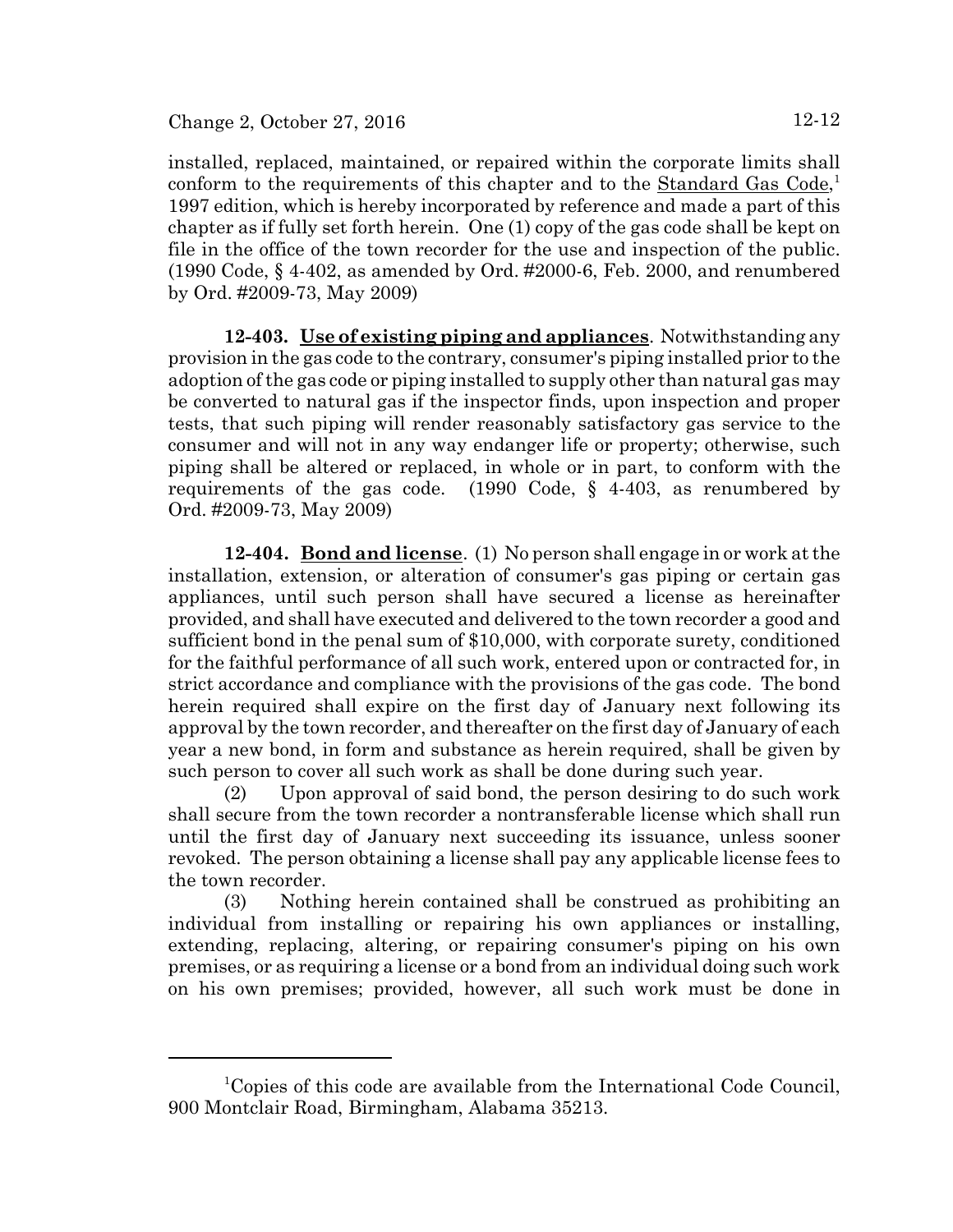**12-405. Gas inspector and assistants**. To provide for the administration and enforcement of the gas code, the office of gas inspector is hereby created. The inspector, and such assistants as may be necessary in the proper performance of the duties of the office, may be appointed or designated by the board of mayor and aldermen. (1990 Code, § 4-405, modified, as renumbered by Ord. #2009-73, May 2009)

**12-406. Powers and duties of inspector**. (1) The inspector is authorized and directed to enforce all of the provisions of the gas code. Upon presentation of proper credentials, he may enter any building or premises at reasonable times for the purpose of making inspections or preventing violations of the gas code.

(2) The inspector is authorized to disconnect any gas piping or fixture or appliance for which a certificate of approval is required but has not been issued with respect to same, or which, upon inspection, shall be found defective or in such condition as to endanger life or property. In all cases where such a disconnection is made, a notice shall be attached to the piping, fixture, or appliance disconnected by the inspector, which notice shall state that the same has been disconnected by the inspector, together with the reason or reasons therefor, and it shall be unlawful for any person to remove said notice or reconnect said gas piping or fixture or appliance without authorization by the inspector and such gas piping or fixture or appliance shall not be put in service or used until the inspector has attached his certificate of approval in lieu of his prior disconnection notice.

(3) It shall be the duty of the inspector to confer from time to time with representatives of the local health department, the local fire department, and the gas company, and otherwise obtain from proper sources all helpful information and advice, presenting same to the appropriate officials from time to time for their consideration. (1990 Code, § 4-406, as renumbered by Ord. #2009-73, May 2009)

**12-407. Permits**. (1) No person shall install a gas conversion burner, floor furnace, central heating plant, vented wall furnace, water heater, boiler, consumer's gas piping, or convert existing piping to utilize natural gas without first obtaining a permit to do such work from the town recorder; however, permits will not be required for setting or connecting other gas appliances, or for the repair of leaks in house piping.

(2) When only temporary use of gas is desired, the recorder may issue a permit for such use, for a period of not to exceed sixty (60) days, provided the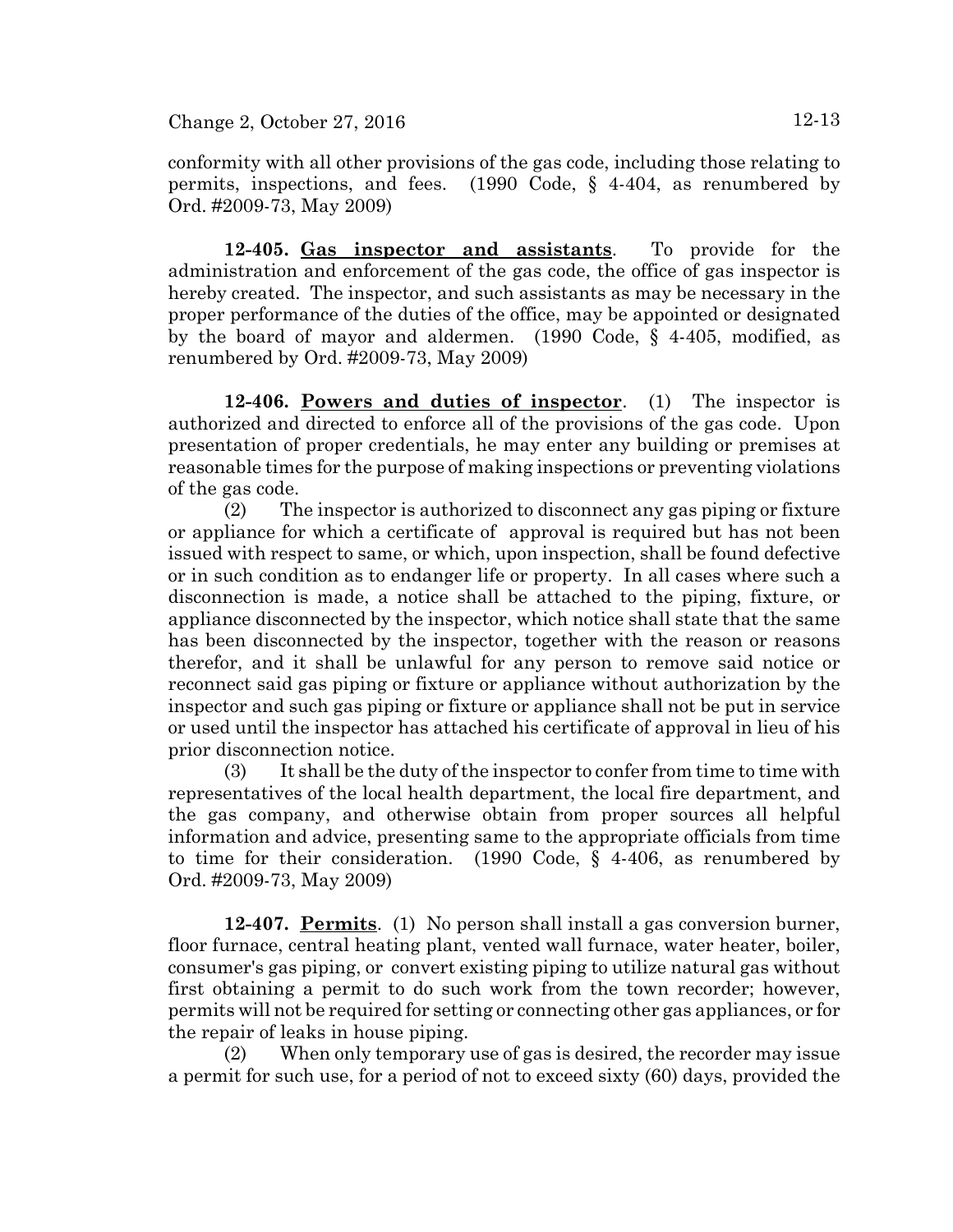consumer's gas piping to be used is given a test equal to that required for a final piping inspection.

(3) Except when work in a public street or other public way is involved the gas company shall not be required to obtain permits to set meters, or to extend, relocate, remove, or repair its service lines, mains, or other facilities, or for work having to do with its own gas system. (1990 Code, § 4-407, as renumbered by Ord. #2009-73, May 2009)

**12-408. Inspections**. (1) A rough piping inspection shall be made after all new piping authorized by the permit has been installed, and before any such piping has been covered or concealed or any fixtures or gas appliances have been attached thereto.

(2) A final piping inspection shall be made after all piping authorized by the permit has been installed and after all portions thereof which are to be concealed by plastering or otherwise have been so concealed, and before any fixtures or gas appliances have been attached thereto. This inspection shall include a pressure test, at which time the piping shall stand an air pressure equal to not less than the pressure of a column of mercury six (6) inches in height, and the piping shall hold this air pressure for a period of at least ten (10) minutes without any perceptible drop. A mercury column gauge shall be used for the test. All tools, apparatus, labor, and assistance necessary for the test shall be furnished by the installer of such piping.

(3) The town shall have the right, but shall not be obligated, to inspect any installation or gas plumbing system before gas service is furnished or at any later time. The town reserves the right to refuse service or to discontinue service to any premises not in compliance with any special contract, these rules and regulations, or other requirements of the town.

Any failure to inspect or reject a customer's installation or gas plumbing system shall not render the town liable or responsible for any loss or damage which might have been avoided had such inspection or rejection been made. (1990 Code, § 4-408, modified, as renumbered by Ord. #2009-73, May 2009)

**12-409. Certificates**. The inspector shall issue a certificate of approval at the completion of the work for which a permit for consumer piping has been issued if after inspection it is found that such work complies with the provisions of the gas code. A duplicate of each certificate issued covering consumer's gas piping shall be delivered to the gas company and used as its authority to render gas service. (1990 Code, § 4-409, as renumbered by Ord. #2009-73, May 2009)

**12-410. Fees**. The permit fee schedule as recommended in Appendix "C" of the gas code is hereby adopted. (1990 Code,  $\S$  4.410, as renumbered by Ord. #2009-73, May 2009)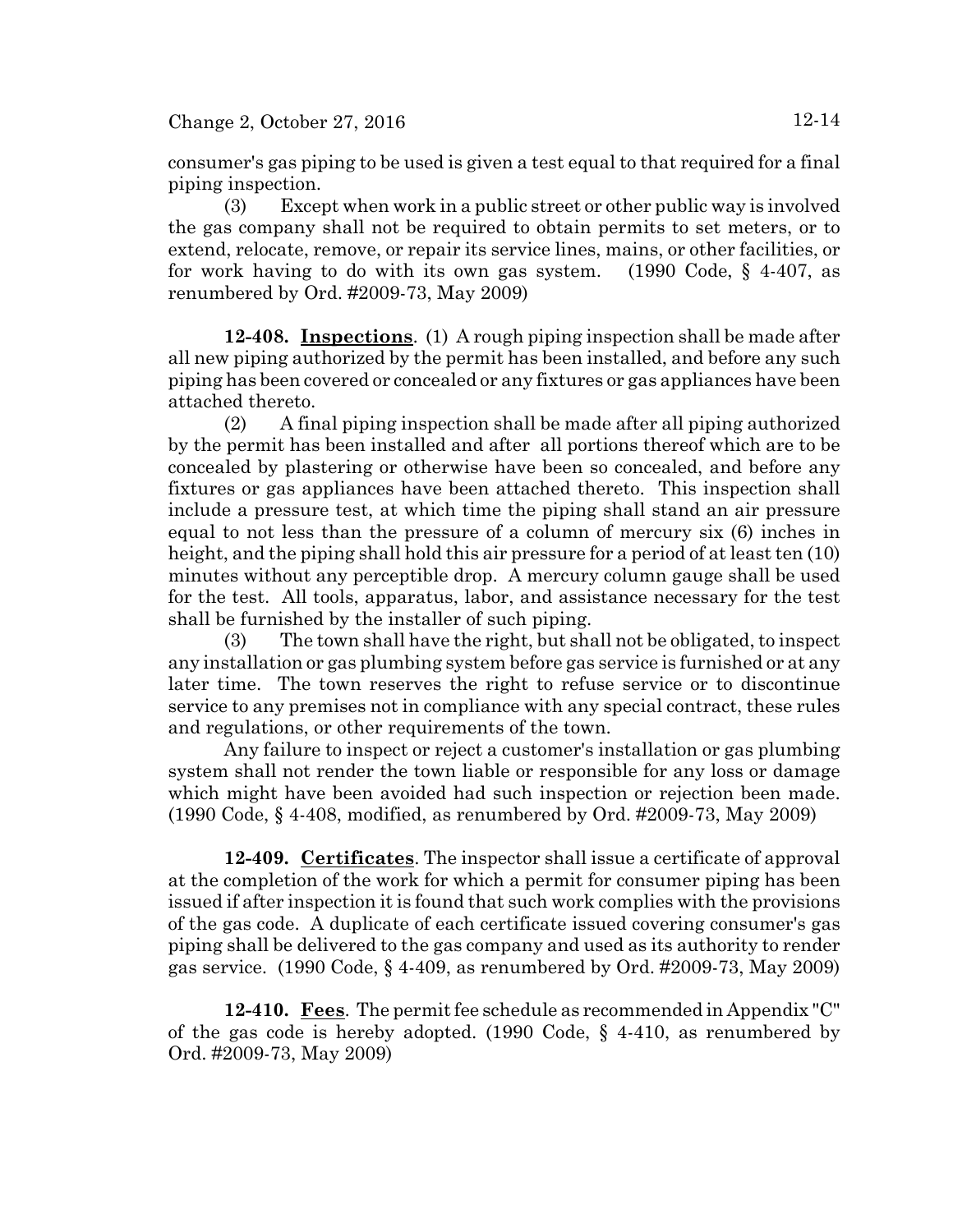**12-411. Exceptions**. The gas service entities that serve the Town of Pegram require inspection by state inspectors prior to serving any new or modified gas service customer. This inspection will be accepted in lieu of the above requirements, except that this exception will not prevent the Town of Pegram from requiring electrical inspection for safety and enforcement of companion codes, if required. (as renumbered by Ord. #2009-73, May 2009)

**12-412. Violations and penalties**. Any person who shall violate or fail to comply with any of the provisions of the gas code shall be guilty of a misdemeanor, and upon conviction thereof shall be fined under the general penalty clause for this code of ordinances, or the license of such person may be revoked, or both fine and revocation of license may be imposed. (1990 Code, § 4-411, as renumbered by Ord. #2009-73, May 2009)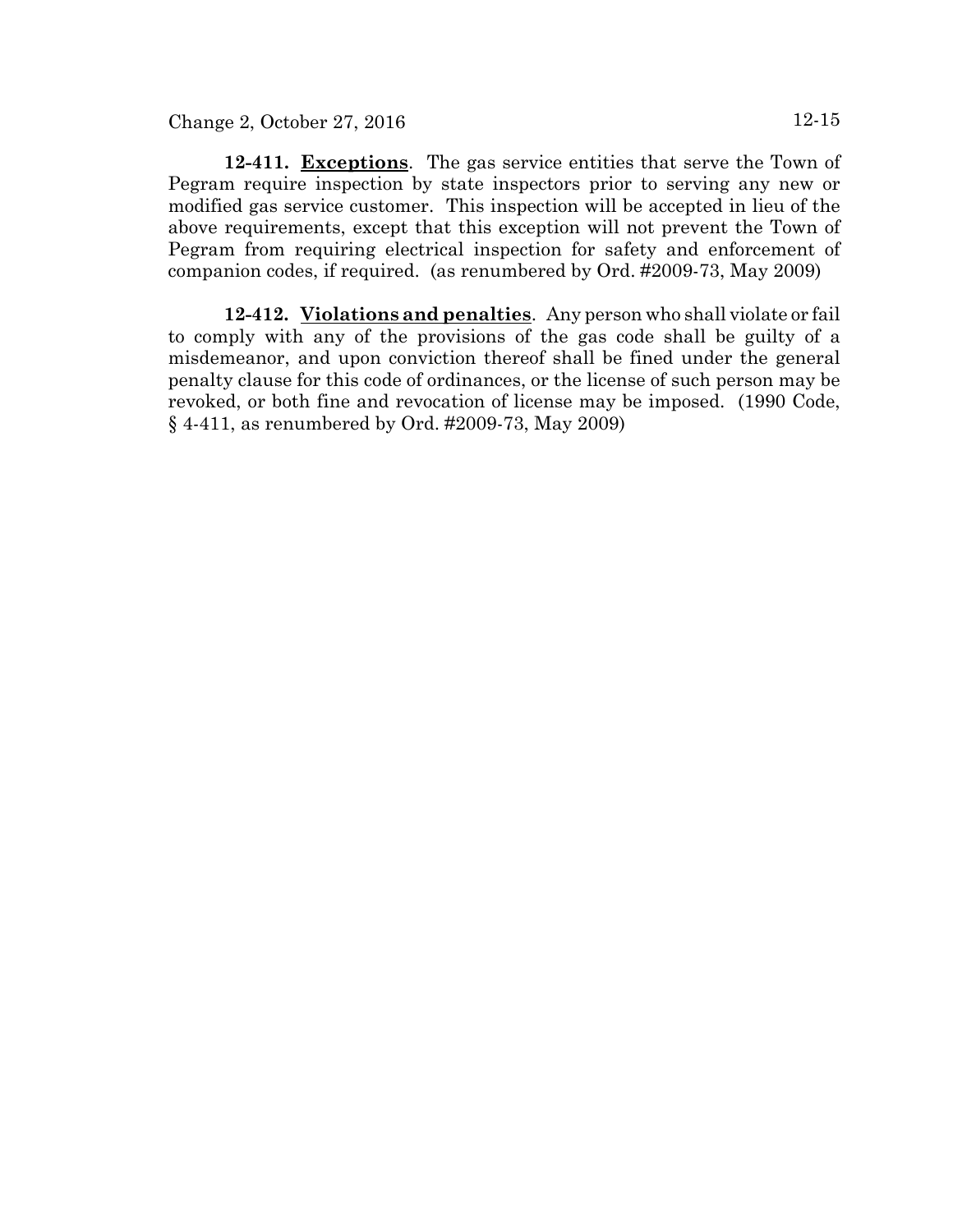#### **EXCAVATION AND GRADING CODE1**

#### **SECTION**

12-501. Code adopted. 12-502. Violations and penalties.

**12-501. Code adopted**. There is hereby adopted for the purpose of establishing rules and regulations relative to excavations and grading performed within the corporate limits the Standard Grading/Excavation Code,<sup>2</sup> 1975 edition, published by the Southern Building Code Congress, International, Inc., which is incorporated by reference as a part of this code the same as if fully set out herein, save and except such portions that are hereinafter deleted, modified, or amended, or in conflict with this code of ordinances. One (1) copy of the code adopted herein has been and now is filed in the office of the recorder and same is hereby adopted and incorporated fully as if set out at length herein, and the provisions thereof shall be controlling in the town. (1990 Code,  $\S$  4-701, as renumbered by Ord. #2009-73, May 2009)

**12-502. Violations and penalties**. Any person who shall violate or fail to comply with any of the provisions of the grading and excavation code shall be guilty of a misdemeanor, and upon conviction thereof shall be fined under the general penalty clause for this code of ordinances, or the license of such person may be revoked, or both fine and revocation of license may be imposed. (1990 Code, § 4-702, as renumbered by Ord. #2009-73, May 2009)

<sup>1</sup> Municipal code references Fire protection: title 7, chapters 2 and 3. Zoning: title 14. Streets and other public ways and places: title 16. Utilities and services: titles 18 and 19.

<sup>&</sup>lt;sup>2</sup>Copies of this code are available from the International Code Council, 900 Montclair Road, Birmingham, Alabama 35213.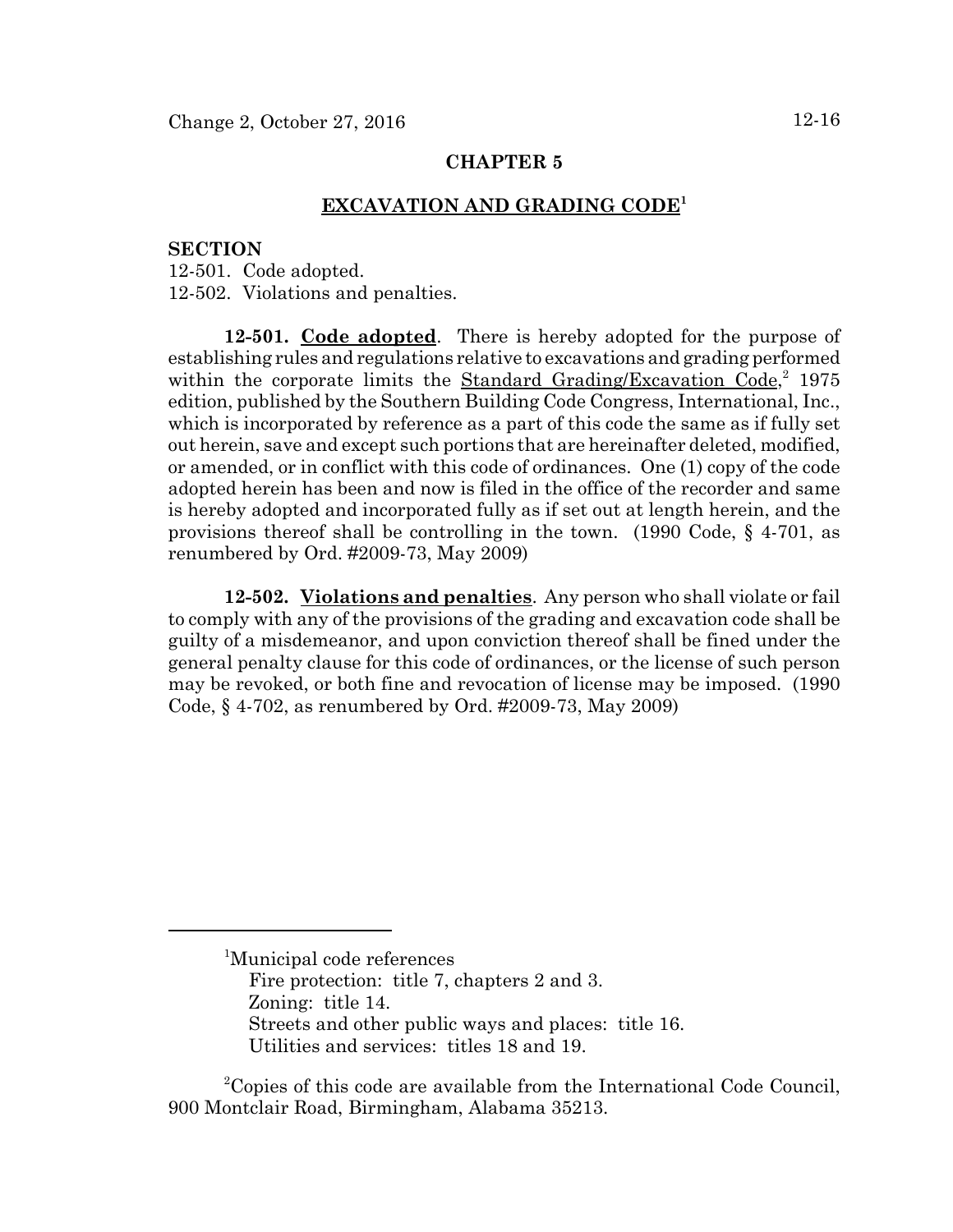#### **INTERNATIONAL MECHANICAL CODE<sup>1</sup>**

#### **SECTION**

- 12-601. International Mechanical Code adopted.
- 12-602. Available in recorder's office.
- 12-603. Violations and penalties.
- 12-604. Amendments to the International Mechanical Code, 2012 edition.

**12-601. International Mechanical Code adopted**. Pursuant to the authority granted by Tennessee Code Annotated, §§ 6-54-501 through 6-54-506, as amended, the International Mechanical Code, 2012 edition, as prepared, published and adopted by the International Code Council,<sup>2</sup> except as amended in § 12-604, is hereby adopted and incorporated by reference as a part of the municipal code, as if set forth verbatim herein. In the event any section of title 12, chapter 6, is in conflict with the regulations, provisions, penalties, conditions and terms of the International Mechanical Code hereby adopted, as amended, the municipal code shall dictate and be liberally construed. (Ord. #2002-05, Feb. 2002, as replaced by Ord. #2005-22, Feb. 2005, and Ord. #2008-65, Jan. 2009, renumbered by Ord. #2009-73, May 2009, and replaced by Ord. #2016-111, Feb. 2016)

**12-602. Available in recorder's office**. Pursuant to the requirements of Tennessee Code Annotated, § 6-54-502, one (1) copy of the International Mechanical Code, 2012 edition, has been and is now filed in the office of the town recorder and shall be kept there for the use and inspection of the public. (as added by Ord. #2008-65, Jan. 2009, renumbered by Ord. #2009-73, May 2009, and replaced by Ord. #2016-111, Feb. 2016)

**12-603. Violations and penalties**. It shall be unlawful for any person to violate any of the provisions of this chapter or the International Mechanical Code herein adopted, or fail to comply therewith, or violate or fail to comply with any order made thereunder; or build in violation of any detailed statement of specifications or plans submitted and approved thereunder, or any certificate or

- Street excavations: title 16, chapter 2.
- Wastewater treatment: title 18, chapter 2.
- Water and sewer system administration: title 18.

<sup>2</sup>Copies of this code are available from the International Code Council, 900 Montclair Road, Birmingham, Alabama 35213.

<sup>1</sup> Municipal code references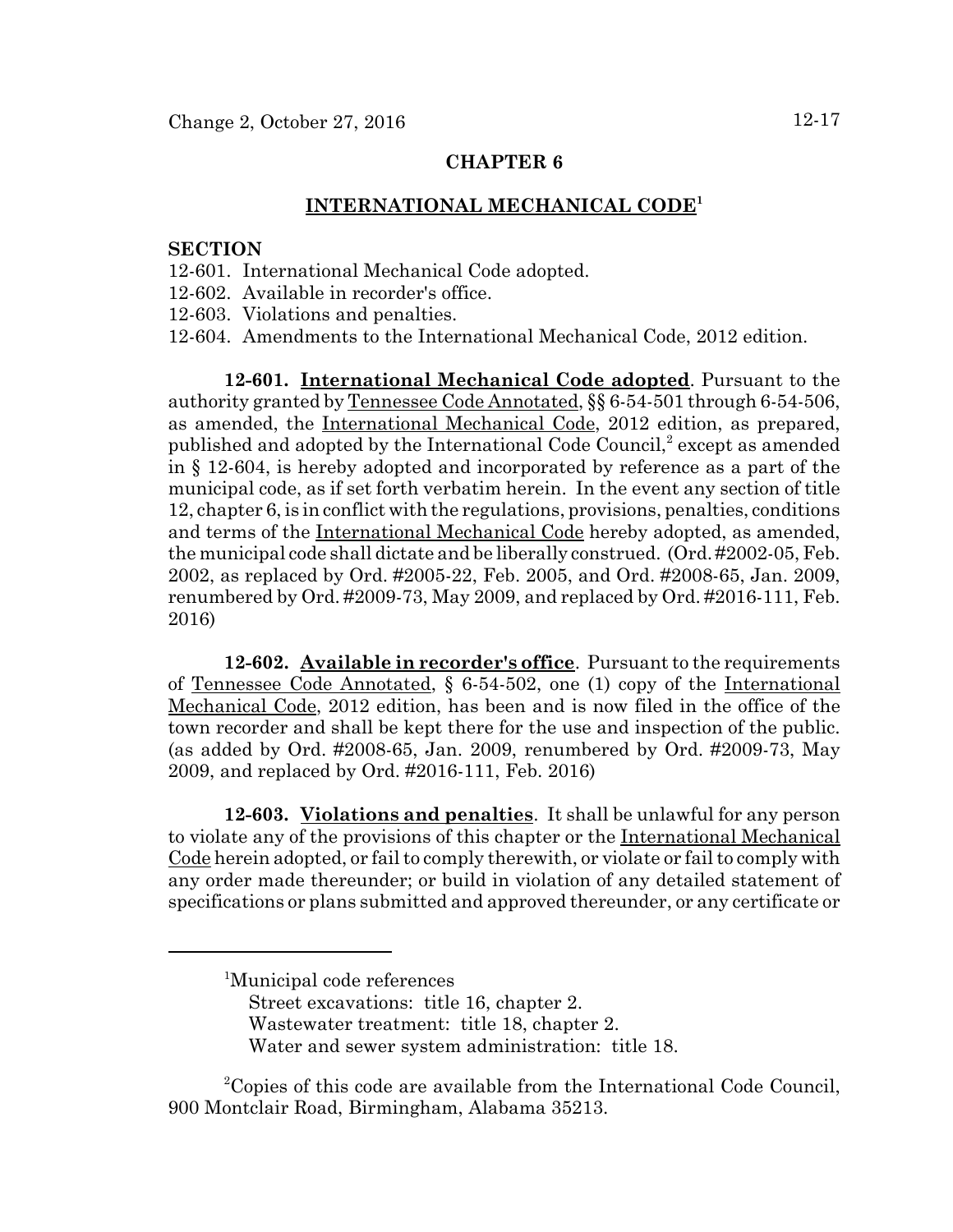permit issued thereunder, and from which no appeal has been modified by the board of mayor and aldermen or by a court of competent jurisdiction, within the time fixed herein. It shall be a civil offense for any person to violate or fail to comply with any provision of this chapter, as herein adopted by reference and modified. The violation of any section of this chapter shall be punishable by a fine of fifty dollars (\$50.00) for each offense, or up to the maximum amount, which the legislature of the State of Tennessee may hereafter establish. Each day a violation is allowed to continue shall constitute a separate offense. Any fine imposed is intended to be remedial in nature for the purpose of deterrence and to protect the public health, safety and welfare of the residents of the town. Subsequent compliance shall result in a reduction and/or elimination of the imposed fine. The application of a penalty under the general penalty clause for the municipal code shall not be held to prevent the enforced removal of prohibited conditions. (1990 Code, § 4-802, modified, as replaced by Ord. #2005-22, Feb. 2005, and renumbered by Ord. #2008-65, Jan. 2008, and Ord. #2009-73, May 2009)

**12-604. Amendments to the International Mechanical Code, 2012 edition**. The following amendments, deletions or additions to the 2012 edition of the International Mechanical Code are hereby adopted by reference as fully as though copied into said International Mechanical Code:

1. Section [A101.1 - Title: Such section is hereby amended by inserting "Incorporated Areas of Pegram, TN" for the jurisdiction name.

2. The following appendices are also adopted and incorporated in said International Mechanical Code:

• Appendix A - Chimney Connector Pass-through's. (as added by Ord. #2016-111, Feb. 2016)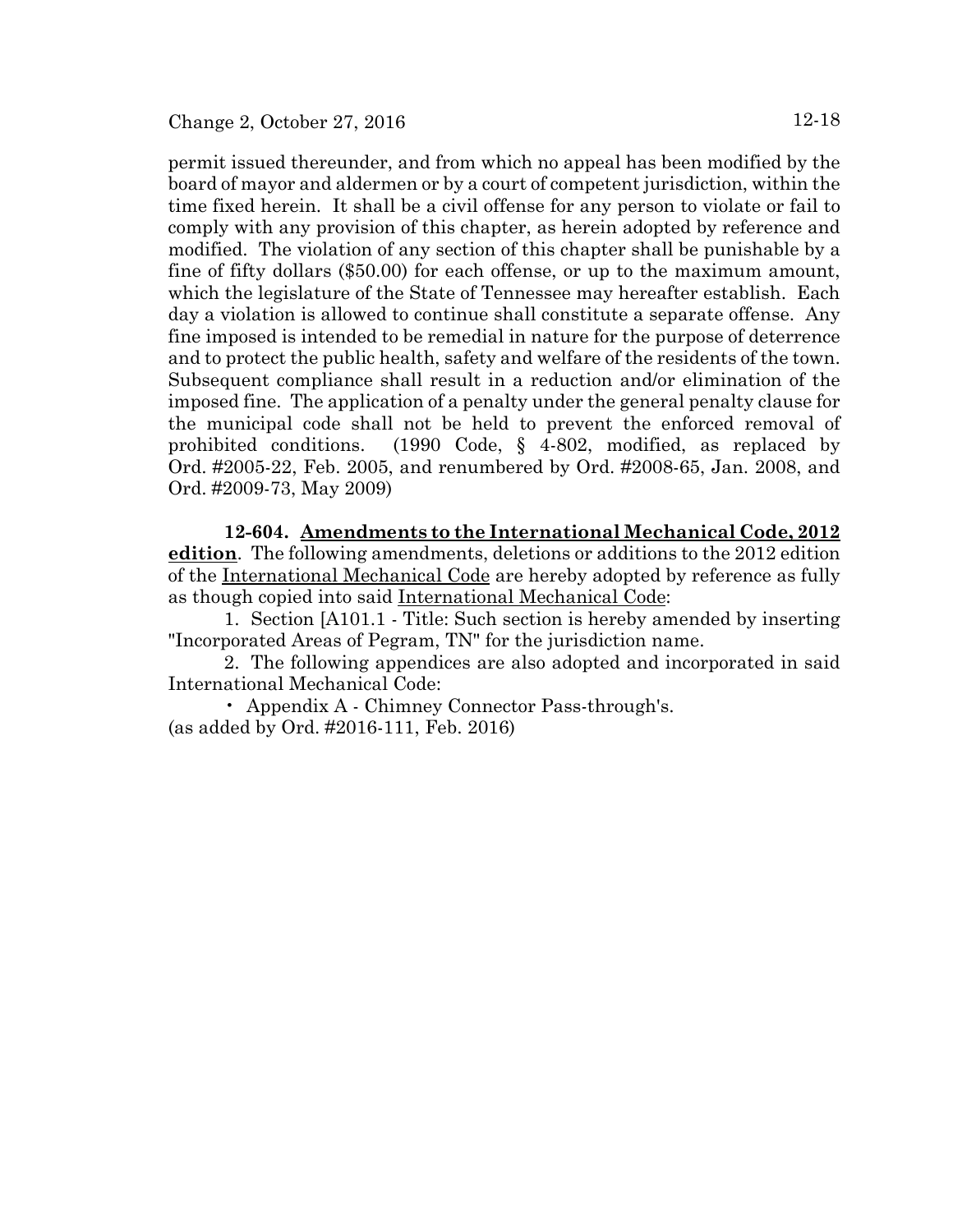### **MODEL ENERGY CODE<sup>1</sup>**

#### **SECTION**

- 12-701. Model energy code adopted.
- 12-702. Modifications.
- 12-703. Available in recorder's office.
- 12-704. Violations and penalties.

**12-701. Model energy code adopted**. Pursuant to the authority of Tennessee Code Annotated, §§ 6-54-501 through 506, the Model Energy Code, 2003 edition (hereinafter referred to as "the energy code"), as prepared and maintained by the Council of American Building Officials, is hereby adopted and incorporated in its entirety by reference with all regulations, provisions, penalties, conditions and terms adopted and made part hereof as if fully set forth herein. (as replaced by Ord. #2005-24, Feb. 2005, and renumbered by Ord. #2009-73, May 2009)

**12-702. Modifications**. Whenever the energy code refers to the "responsible government agency," it shall be deemed to be a reference to the Town of Pegram. When the "building official" is named it shall, for the purposes of the energy code, mean such person as the board of mayor and aldermen shall have appointed or designated to administer and enforce the provisions of the energy code. (as renumbered by Ord. #2009-73, May 2009)

**12-703. Available in recorder's office**. Pursuant to the requirements of the Tennessee Code Annotated, § 6-54-502, one (1) copy of the energy code has been placed on file in the recorder's office and shall be kept there for the use and inspection of the public. (as renumbered by Ord. #2009-73, May 2009)

**12-704. Violations and penalties**. It shall be unlawful for any person to violate any of the provisions of this chapter or the Model Energy Code herein adopted, or fail to comply therewith, or violate or fail to comply with any order

1 State law reference Tennessee Code Annotated, § 13-19-106.

Municipal code references

Fire protection, fireworks, and explosives: title 7. Planning and zoning: title 14.

Streets and other public ways and places: title 16.

Utilities and services: titles 18 and 19.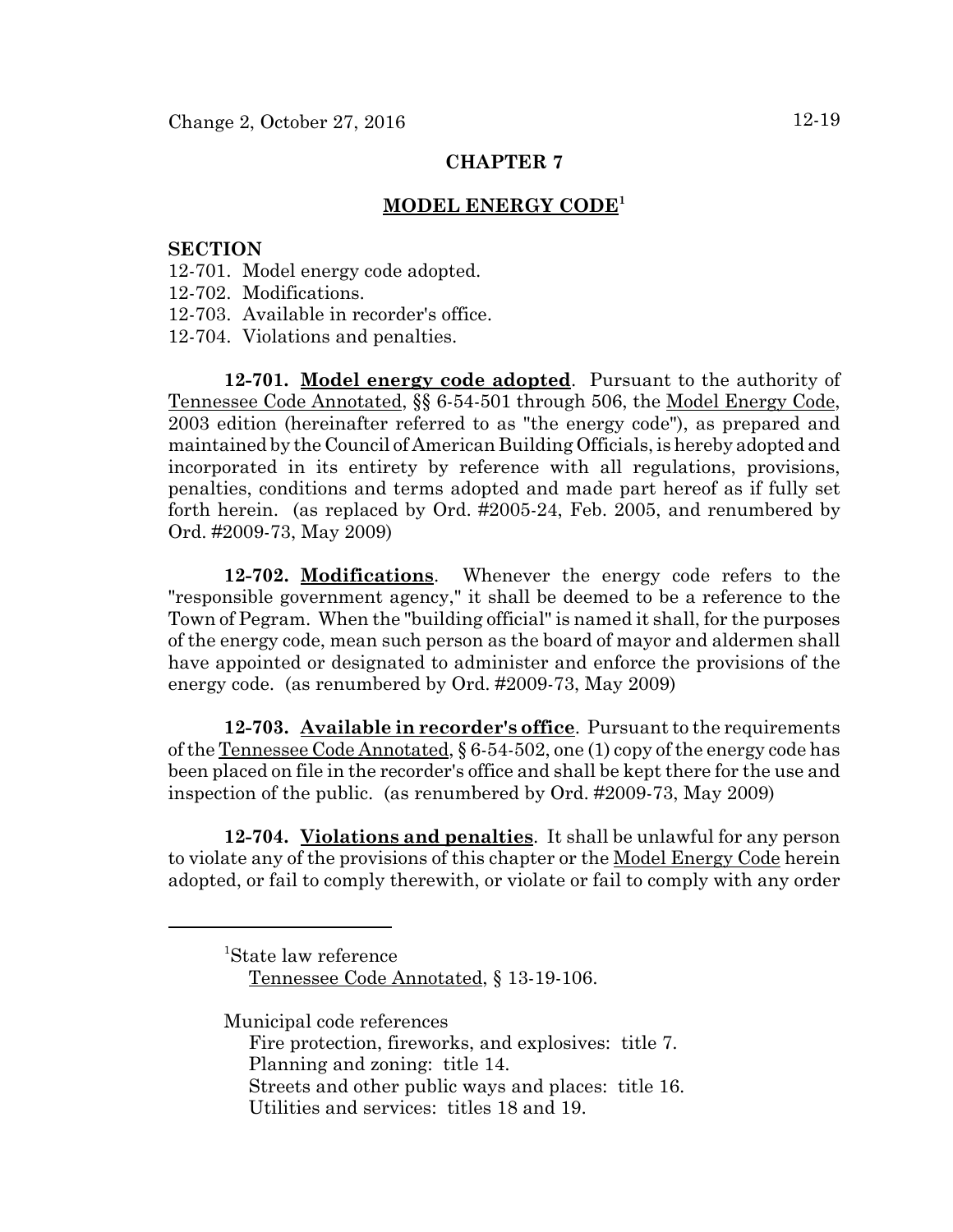made thereunder; or build in violation of any detailed statement of specifications or plans submitted and approved thereunder, or any certificate or permit issued thereunder, and from which no appeal has been modified by the board of mayor and aldermen or by a court of competent jurisdiction, within the time fixed herein. It shall be a civil offense for any person to violate or fail to comply with any provision of this chapter, as herein adopted by reference and modified. The violation of any section of this chapter shall be punishable by a fine of fifty dollars (\$50.00) for each offense, or up to the maximum amount, which the legislature of the State of Tennessee may hereafter establish. Each day a violation is allowed to continue shall constitute a separate offense. Any fine imposed is intended to be remedial in nature for the purpose of deterrence and to protect the public health, safety and welfare of the residents of the town. Subsequent compliance shall result in a reduction and/or elimination of the imposed fine. The application of a penalty under the general penalty clause for the municipal code shall not be held to prevent the enforced removal of prohibited conditions. (as replaced by Ord. #2005-24, Feb. 2005, and renumbered by Ord. #2009-73, May 2009)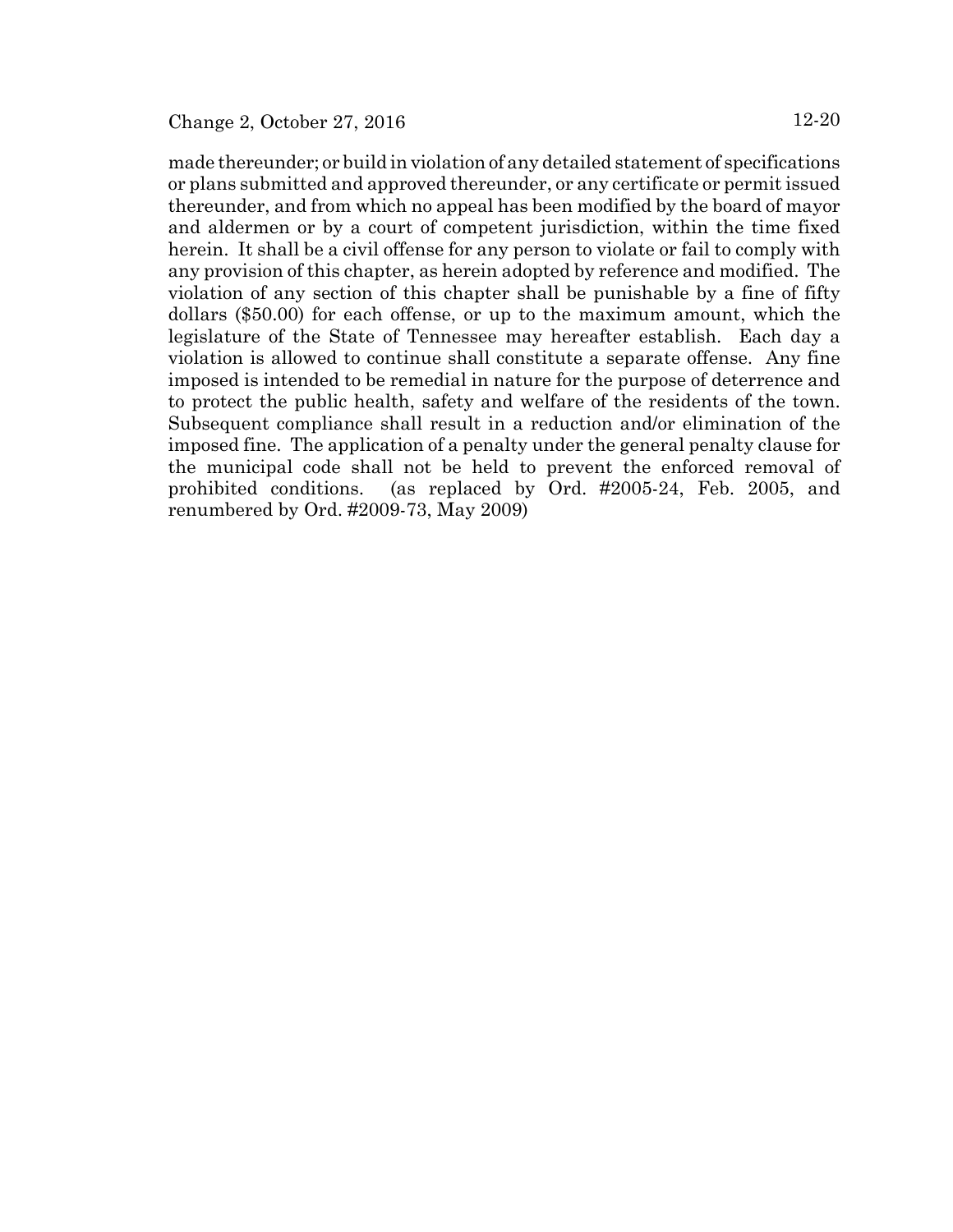## **[DELETED]**

(as deleted by Ord. #2004-18, Jan. 2005, and renumbered by Ord. #2009-73, May 2009)